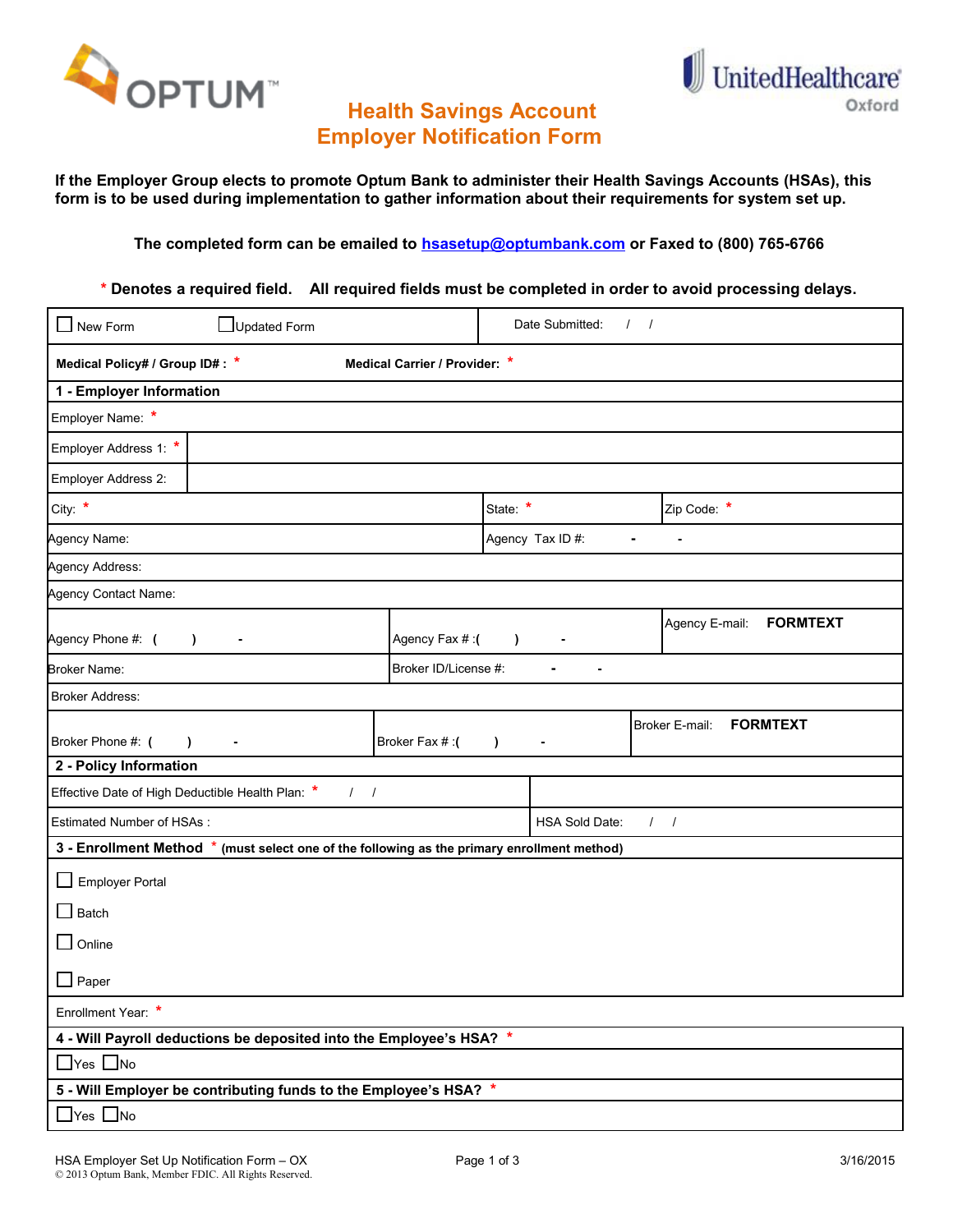



## **Health Savings Account Employer Notification Form**

| 6 - Contribution Method *(required if YES to sections 4 or 5)                                                                                                   |                             |                                 |  |  |  |  |  |  |
|-----------------------------------------------------------------------------------------------------------------------------------------------------------------|-----------------------------|---------------------------------|--|--|--|--|--|--|
| □ ACH Direct Deposit □ Combined Sum ACH/ Wire □ Employer Portal                                                                                                 |                             |                                 |  |  |  |  |  |  |
| 7 - Contribution Frequency *(required if YES to sections 4 or 5)                                                                                                |                             |                                 |  |  |  |  |  |  |
| $\Box$ Weekly $\Box$ Semi-monthly $\Box$ Monthly $\Box$ Other                                                                                                   |                             |                                 |  |  |  |  |  |  |
| 8 - Does Employer want to receive a listing of the Employee Account #'s (Account Number File / ANF) via secure email?<br>* (required if YES to sections 4 or 5) |                             |                                 |  |  |  |  |  |  |
| $\Box$ Yes $\Box$ No                                                                                                                                            |                             |                                 |  |  |  |  |  |  |
| Recipient Name:                                                                                                                                                 |                             |                                 |  |  |  |  |  |  |
| Phone #: (<br>$\rightarrow$                                                                                                                                     |                             | E-mail:<br><b>FORMTEXT</b>      |  |  |  |  |  |  |
| Frequency: $\Box$ Daily $\Box$ Semi-weekly $\Box$ Weekly $\Box$ Monthly                                                                                         |                             |                                 |  |  |  |  |  |  |
| 9 - Contact Information                                                                                                                                         |                             |                                 |  |  |  |  |  |  |
| 1. Form Submitter: *                                                                                                                                            |                             |                                 |  |  |  |  |  |  |
| Phone #: $*$ ( ) -                                                                                                                                              | E-mail: *<br>@              |                                 |  |  |  |  |  |  |
| Primary Contact (HR Contact): *<br>2.                                                                                                                           |                             |                                 |  |  |  |  |  |  |
| Phone $\#$ :* ()<br>$\sim$                                                                                                                                      | E-mail: $*$<br>@            |                                 |  |  |  |  |  |  |
| Enrollment/Eligibility Contact □ check if same as Primary Contact (#2)<br>3.                                                                                    |                             |                                 |  |  |  |  |  |  |
| Phone #: $($ ) -                                                                                                                                                | E-mail:<br>$\circledcirc$   |                                 |  |  |  |  |  |  |
| Reporting Contact: * □ check if same as Primary Contact (#2)<br>4.                                                                                              |                             |                                 |  |  |  |  |  |  |
| Phone #: $*$ ( ) -                                                                                                                                              | E-mail: *<br>$\circledcirc$ |                                 |  |  |  |  |  |  |
| Contribution Contact: Loheck if same as Primary Contact (#2)<br>5.<br>*(required if YES to sections 4 or 5)                                                     |                             |                                 |  |  |  |  |  |  |
| Phone #: $*$ ( ) -                                                                                                                                              | E-mail: $*$<br>@            |                                 |  |  |  |  |  |  |
| Payroll Vendor/System Contact: □ check if same as Primary Contact (#2)<br>6.                                                                                    |                             |                                 |  |  |  |  |  |  |
| Phone #: $($ )<br>$\mathcal{L}$                                                                                                                                 | E-mail:<br>$^{\circledR}$   |                                 |  |  |  |  |  |  |
| 10 - Additional Contacts:                                                                                                                                       |                             |                                 |  |  |  |  |  |  |
| Contact Name:                                                                                                                                                   |                             | Contact Type:                   |  |  |  |  |  |  |
| Phone #: (<br>$\lambda$                                                                                                                                         |                             | E-mail:<br>@                    |  |  |  |  |  |  |
| Contact Name:                                                                                                                                                   |                             | Contact Type:                   |  |  |  |  |  |  |
| Phone #: (<br>$\lambda$<br>$\overline{\phantom{a}}$                                                                                                             |                             | E-mail:<br>$^{\textregistered}$ |  |  |  |  |  |  |

**Notes:**